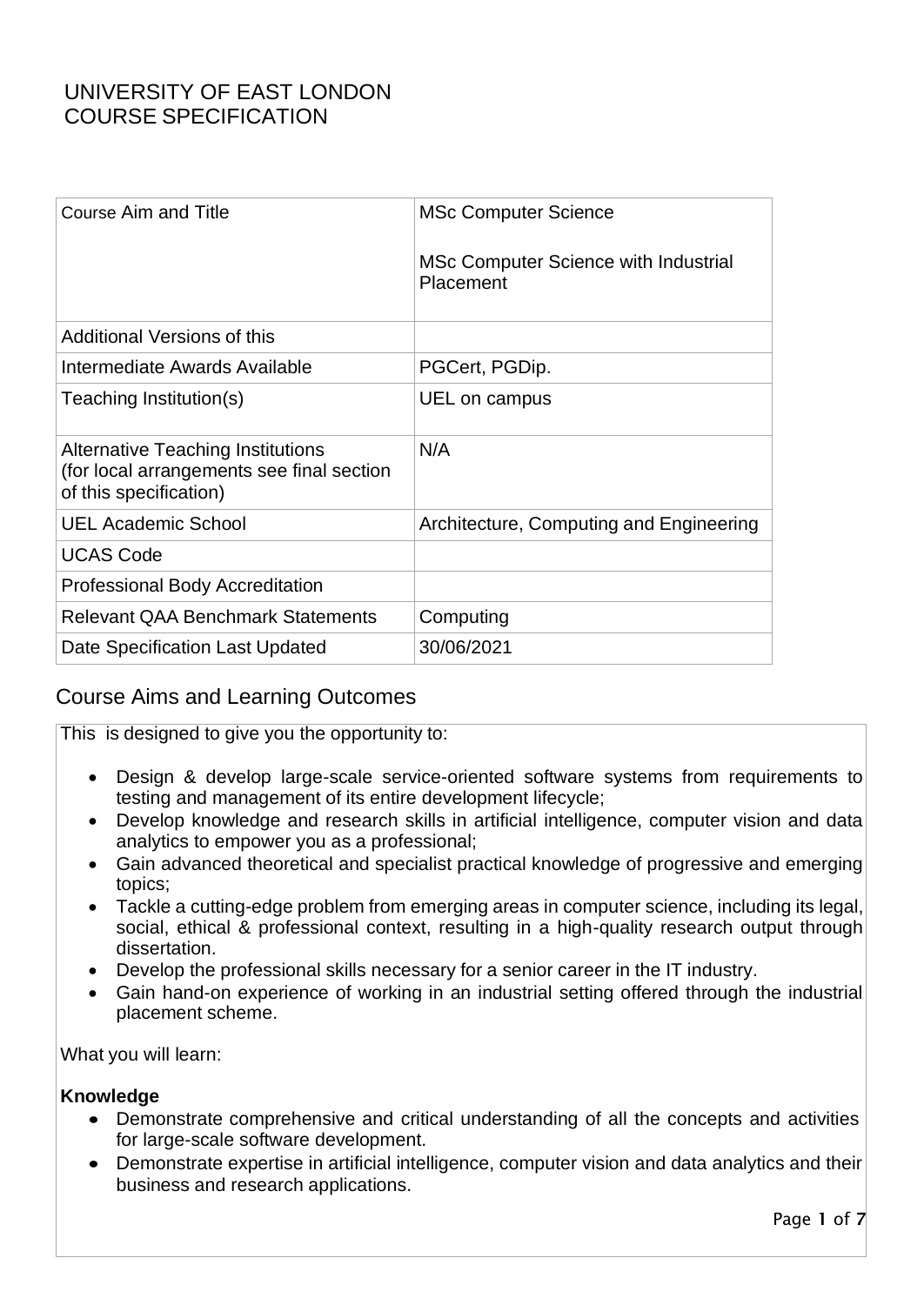• Have a critical understanding of complex computing application areas and apply skills in advanced topics to find resolution through your dissertation.

#### **Thinking skills**

- Critical thinking and evidential reasoning.
- Exercise appropriate engineering judgement in decision-making process.
- Systematically analyse problems and implement effective solutions.
- Reflect on your professional and research practice.

#### **Subject-Based Practical skills**

- Design & develop large-scale software systems by managing its entire Software Development Lifecycle.
- Use diverse artificial intelligence, computer vision and data analytics resources and advanced tools and techniques to solve a defined problem.
- Identify, critically analyse and execute a solution for a cutting-edge research/industrial computing problem.
- Industrial placements, as appropriate.

#### **Skills for life and work (general skills)**

- Demonstrate an ability to study independently and effectively; and to be able to present and convey complex technical information to other professionals and the public.
- Develop interpersonal skills and be able to contribute and work effectively in a team
- Integrate research, and articulate research results into professional practice

In addition, the industrial placement will provide opportunities to apply key technical knowledge and skills learn in the taught modules, enhance their communication and interpersonal skills and improve their employment potential.

### Learning and Teaching

Various teaching methods are employed on the , including lectures, tutorials, seminars and laboratory work. In the lecture, a member of the academic staff or a visiting lecturer presents ideas or information to the students. In a seminar, ideas are discussed by a group of students. The discussion is led by a member of the staff or a nominated student and moderated by one or more members of staff. In a tutorial, the students solve problems under the guidance of a member of staff with whom they can also discuss information presented in a previous lecture.

To enable students to derive maximum benefit from their period of attendance, lectures are designed to cover only essential subject matter, this being complemented by lecture notes. Considerable importance is attached to home assignments and a commitment to private study.

Students are recommended to plan their work in advance, benefiting from the notes, reading references and tutorial sheets of each module. Regular formative assessments of the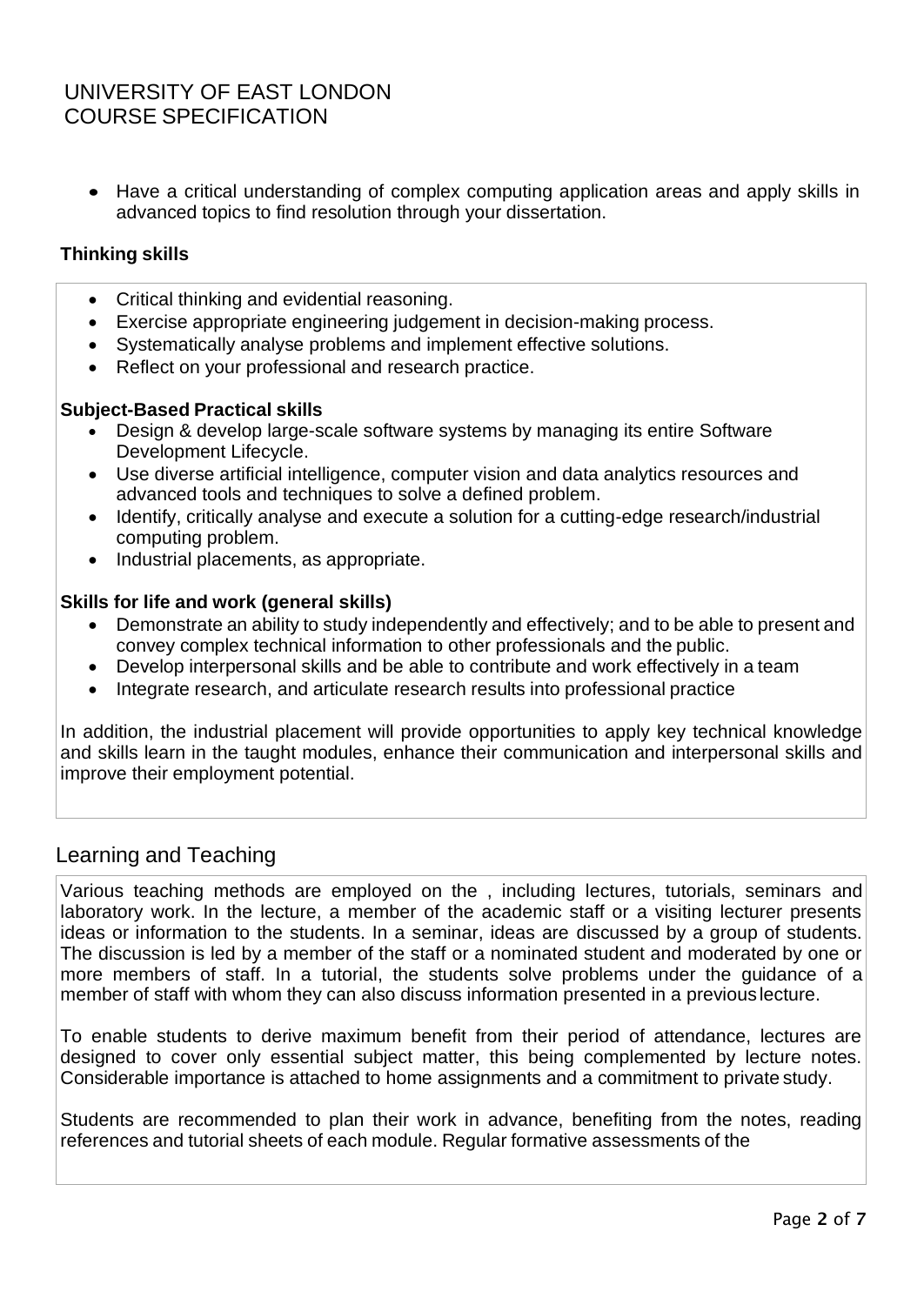students' work are undertaken and feedback provided in order to monitor progress and identify problem areas.

In addition, the industrial placement will provide you with the opportunity to apply the key technical knowledge and skills that you have learnt in your taught modules, and will enable you to gain a better understanding of your own abilities, aptitudes, attitudes and employment potential.

#### Assessment

Modules are allocated a mark out of 100%. The pass mark for each module is based on an aggregate mark of 50%. The aggregate mark comprises marks from components whose threshold is 40%. Assessment may incorporate one, two or three components.

The module specifications specify the mode of assessment for each module.

Assessment methods include formal examinations, work, project work and group exercises.

Students with disabilities and/or particular learning needs should discuss assessments with the Module Leader to ensure they are able to fully engage with all assessment within the course.

#### Work or Study Placements

Students on the placement version of the course will undertake a placement within a partner organisation (or by means of alternative arrangements such as projects led by industry and carried out on campus) to complete a 120 P-credit Industrial Placement Module. The module is graded at either Pass or Fail, assessed by the partner industrial organisation and the University and grades reflected on the students' academic transcripts.

The industrial placement component is for a duration of an academic year, ie, normally 30 weeks including minimum 24 weeks of delivery time. It starts after students have completed the 1<sup>st</sup> year of study, ie, all the taught modules and the dissertation component of the MSc course which together form 180 credits.

Students on the two-year MSc with placement courses must pass all taught modules of their respective course plus dissertation, ie, 180 credits, before they become eligible to progress to the next stage and undertake industrial placement.

Students on the MSc course with placement will also normally be required to fulfil the 80% attendance requirement (on all modules) to be eligible to progress to the industrial placement module.

Students unable to meet the above requirements and progress successfully will normally be moved to the one-year full-time version of the course and their student visa, if any, will be curtailed accordingly.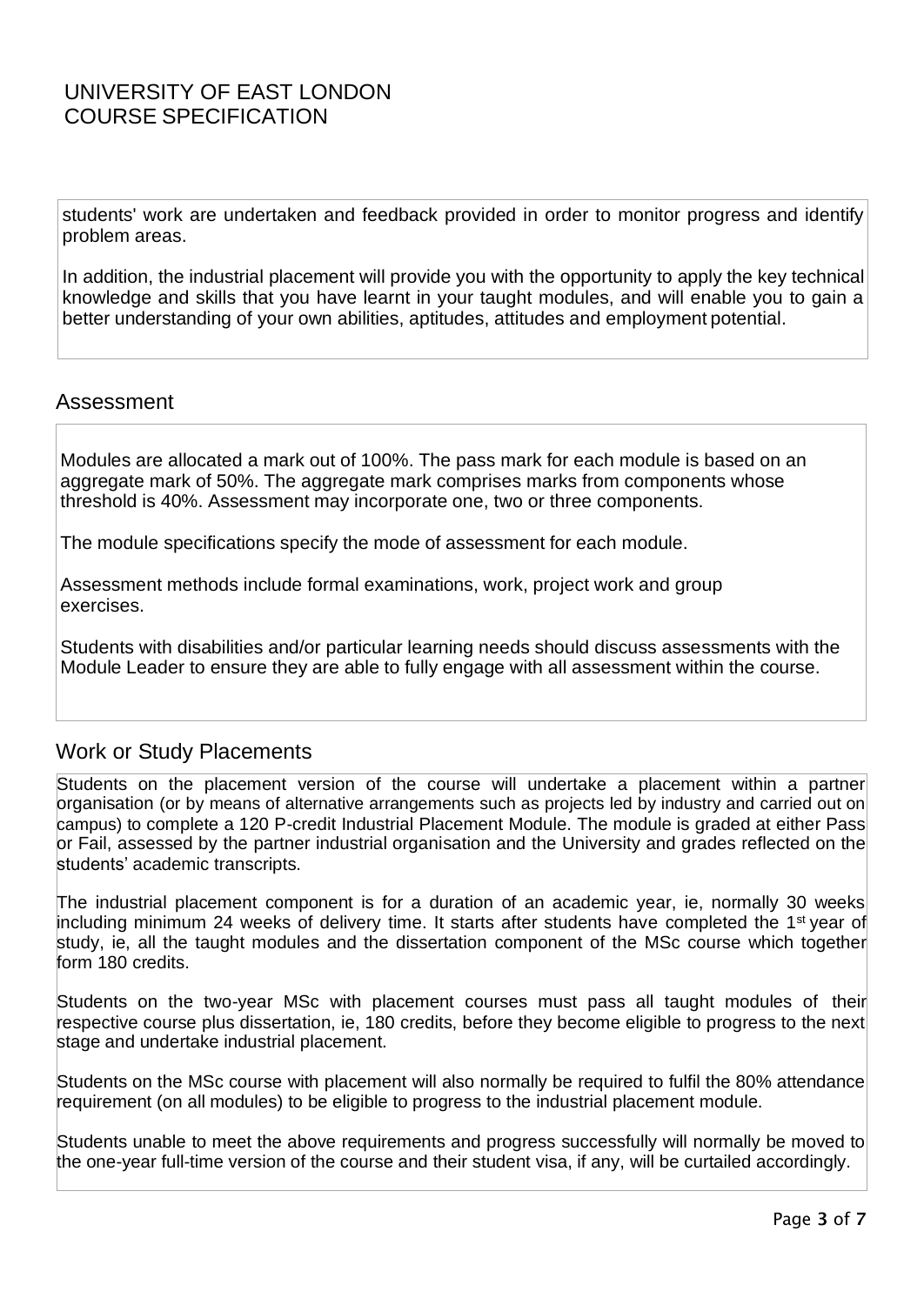The structure of the extended version of the MSc courses that includes the industrial placement is summarised in the following table:

| For September intake:<br>Term 1 $(Y1: Sep - Jan)$<br>Term 2 $(Y1: Jan - May)$<br>Term $3(Y1: May - Sep)$<br>End of July Y1<br>Term 1 and 2 (Y2: Sep $-$ May) | Taught modules<br>Taught modules<br><b>Dissertation</b><br>Deadline for confirming placement<br>Industrial placement |
|--------------------------------------------------------------------------------------------------------------------------------------------------------------|----------------------------------------------------------------------------------------------------------------------|
| For January intake:<br>Term $2(Y1: Jan - May)$<br>Term 1 $(Y1: Sep - Jan)$<br>Term $2(Y1: Jan - May)$<br>End of March<br>Term 3 and 1 (Y2: May $-$<br>Jan)   | Taught modules<br>Taught modules<br><b>Dissertation</b><br>Deadline for confirming placement<br>Industrial placement |

Students must check the Academic Calendar for start and end of term dates.

It is ultimately the student's responsibility to secure their placement. The University will offer guidance and support; and recommend students to our industrial partners who are interested in participating in the course. But the onus to find and secure the placement is on the students. If they are unable to secure a placement at the end of taught modules, they will be transferred back to the full time taught course without the placement component and your student visa, if applicable, will be curtailed accordingly by UKVI.

Students undertaking the Placement Module will also normally need to meet the following requirements:

- 80% attendance at the 12 week employability module workshops and classes.
- Registration on the UEL Employment Hub with CV and Covering Letter uploaded.
- Details of placement provided to the Placement Officer by 31<sup>st</sup> July (Sept starters) and 31<sup>st</sup> March (January starters).
- Placement Agreement form signed by the student and partner organisation at least 3 weeks before the placement start date.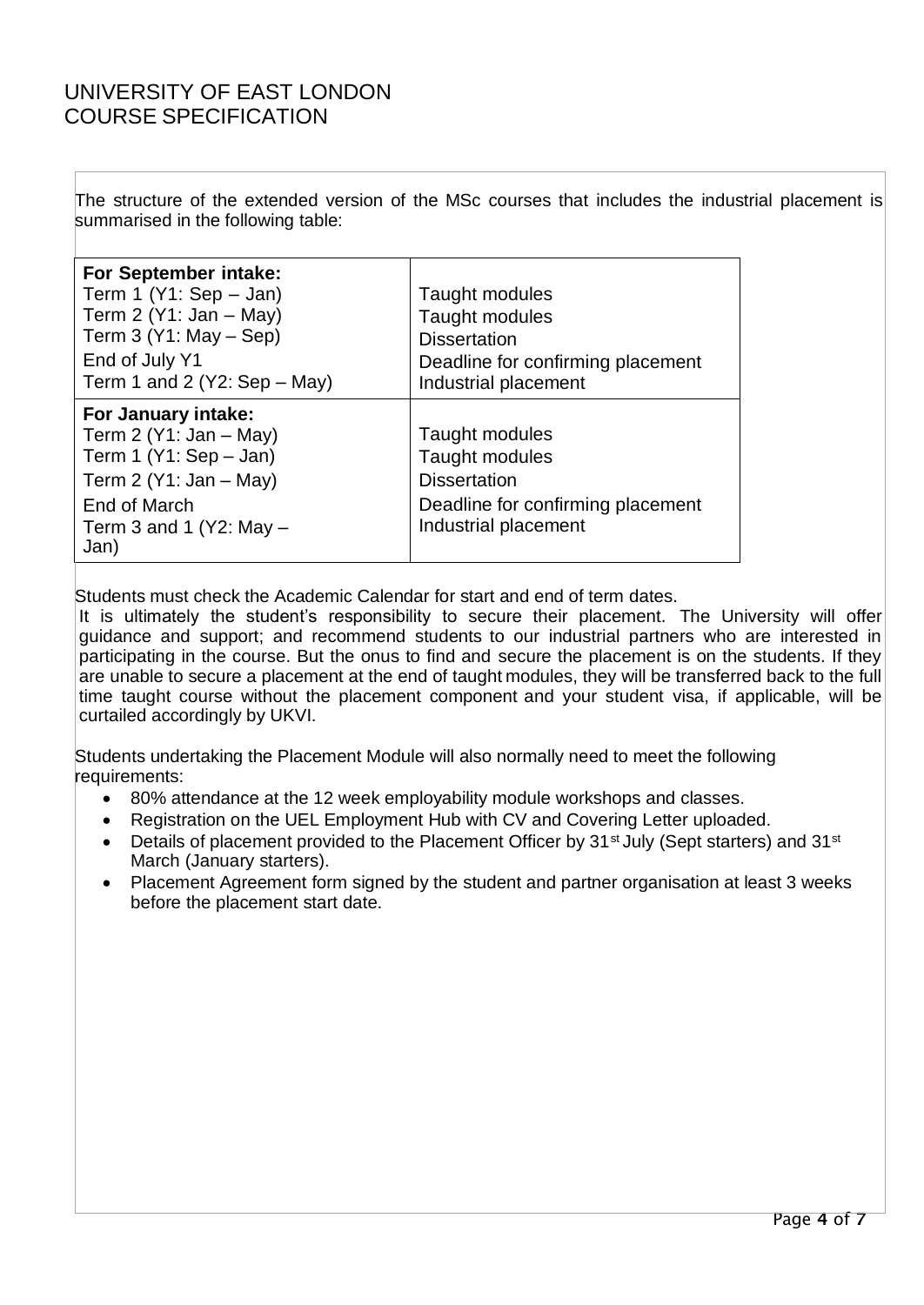### Course Structure

All courses are credit-rated to help you to understand the amount and level of study that is needed.

One credit is equal to 10 hours of directed study time (this includes everything you do e.g. lecture, seminar and private study).

Credits are assigned to one of 5 levels:

- 3 Equivalent in standard to GCE 'A' level and is intended to prepare students for year one of an undergraduate degree .
- 4 Equivalent in standard to the first year of a full-time undergraduate degree
- . 5 Equivalent in standard to the second year of a full-time undergraduate degree
- . 6 Equivalent in standard to the third year of a full-time undergraduate degree
- . 7 Equivalent in standard to a Masters degree.

Courses are made up of modules that are each credit weighted.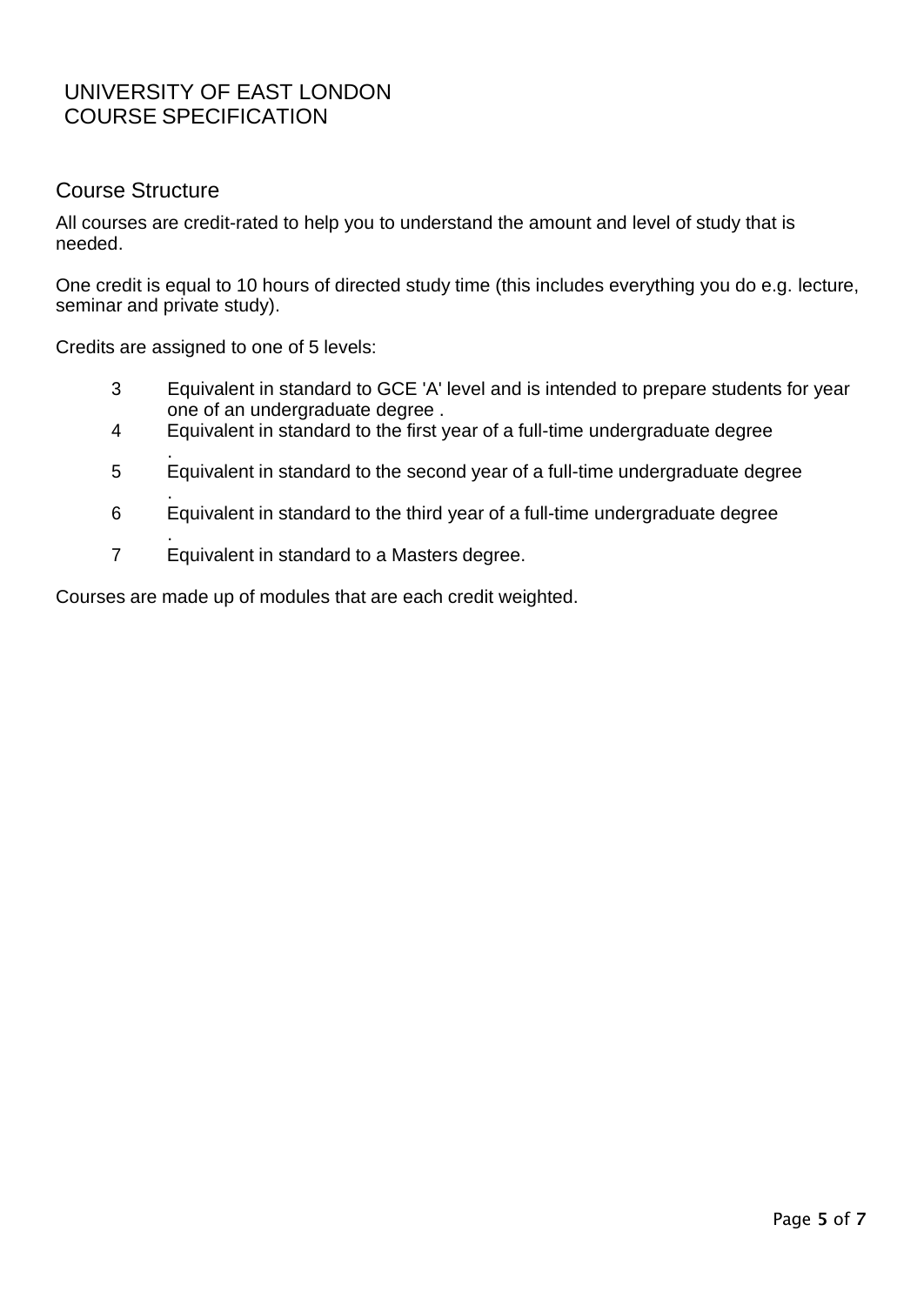| Level          | <b>Module</b><br>Code | <b>Module Title</b>                                   | <b>Credit</b><br>Weighting | <b>Core/Option</b>                           | <b>Available by</b><br><b>Distance</b><br>Learning?<br>Y/N |
|----------------|-----------------------|-------------------------------------------------------|----------------------------|----------------------------------------------|------------------------------------------------------------|
| $\overline{7}$ | CN7021                | <b>Advanced Software</b><br>Engineering               | 30                         | Core                                         | N                                                          |
| $\overline{7}$ | CN7031                | <b>Big Data Analytics</b>                             | 30                         | Core                                         | N                                                          |
| $\overline{7}$ | CN7023                | Artificial Intelligence &<br><b>Machine Vision</b>    | 30                         | Core                                         | N                                                          |
| $\overline{7}$ | <b>CN7016</b>         | <b>Computer Security</b>                              | 30                         | Optional                                     | N                                                          |
| $\overline{7}$ | <b>CN7026</b>         | <b>Cloud Computing</b>                                | 30                         | Optional                                     | N                                                          |
| $\overline{7}$ | <b>CN7000</b>         | Mental Wealth;<br>Professional Life<br>(Dissertation) | 60                         | Core                                         | N                                                          |
| $\overline{7}$ | EG7021                | <b>Industrial Placement</b>                           | 120P                       | Core for MSc<br>with Industrial<br>Placement | N                                                          |

Please note: Optional modules might not run every year, the team will decide on an annual basis which options will *be running, based on student demand and academic factors, in order to create the best learning experience.*

Additional detail about the course module structure:

A core module for a is a module which a student must have passed (i.e. been awarded credit) in order to achieve the relevant named award. An optional module for a is a module selected from a range of modules available on the course.

The overall credit-rating of this (not including the industrial placement) is 180 credits. If for some reason you are unable to achieve this credit you may be entitled to an intermediate award, the level of the award will depend on the amount of credit you have accumulated. You can read the University Student Policies and Regulations on the UEL website.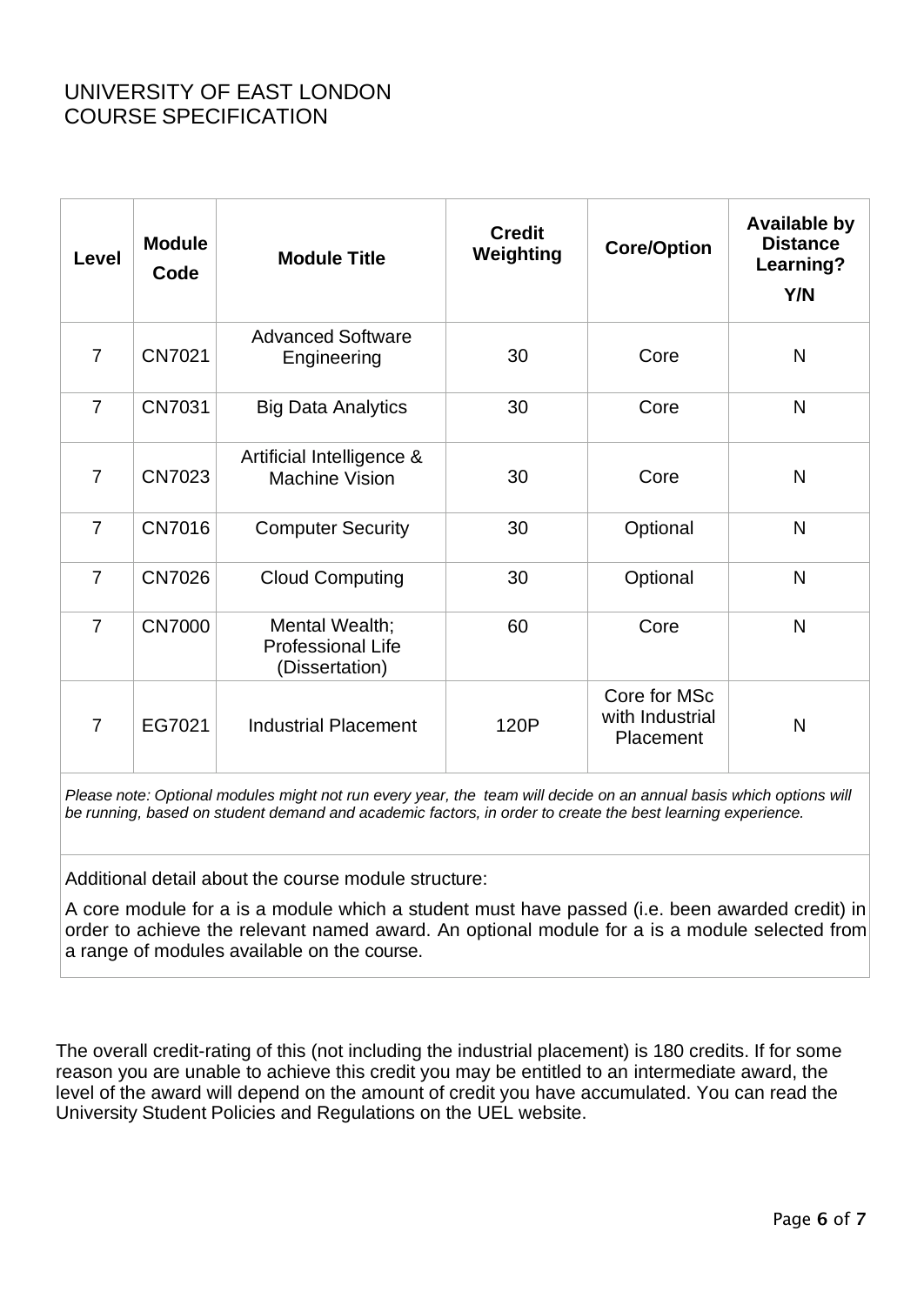### Typical Duration

#### **Course without industrial placement**

The full-time duration of this is 12 months for the September intake and 17 months for the January intake:

| For September intake:<br>Term 1 $(Y1: Sep - Jan)$<br>Term $2(Y1: Jan - May)$<br>Term $3(Y1: May - Sep)$ | Taught modules<br>Taught modules<br><b>Dissertation</b> |
|---------------------------------------------------------------------------------------------------------|---------------------------------------------------------|
| For January intake:<br>Term $2(Y1: Jan - May)$<br>Term 1 (Y1: Sep $-$ Jan)<br>Term $2(Y2: Jan - May)$   | Taught modules<br>Taught modules<br><b>Dissertation</b> |

For those not on a student visa, it is possible to move from full-time to part time study and viceversa to accommodate any external factors such as financial constraints or domestic commitments. Many of our students make use of this flexibility and this may impact on the overall duration of their study period.

#### **Course with industrial placement**

The course with industrial placement is offered in full-time mode only. The duration of this is two academic years (including the industrial placement element). See "Work or Study Placements" section for more detail

The time limit for completion of a course is four years after first enrolment on the course.

#### Further Information

More information about this course is available from:

- The UEL web site (www.uel.ac.uk)
- The course handbook
- Module study guides
- UEL Manual of General Regulations (available on the UEL website)
- UEL Quality Manual (available on the UEL website)
- School web pages [\(http://www.uel.ac.uk/ace\)](http://www.uel.ac.uk/ace))